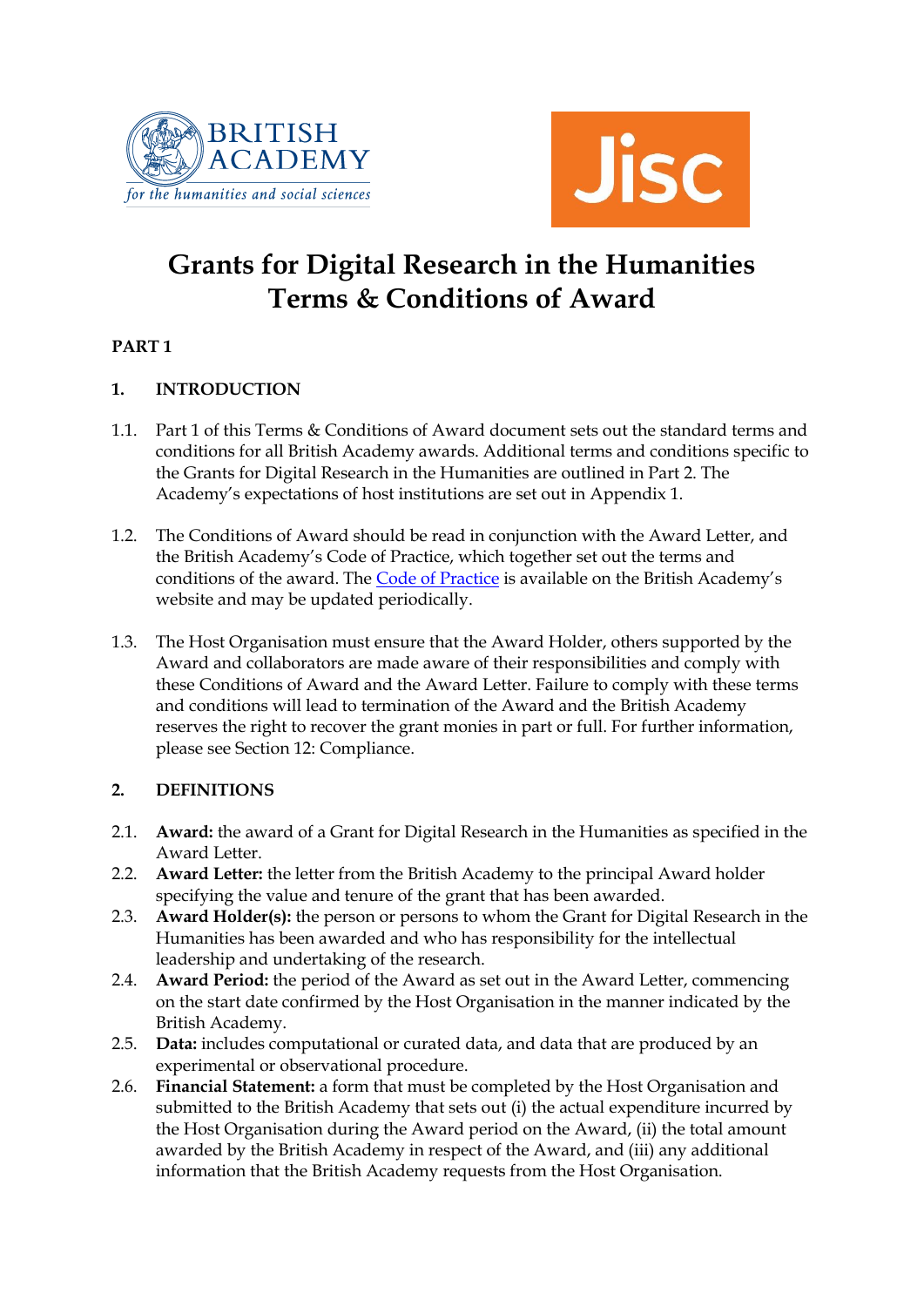- 2.7. **Host Organisation:** the University, institution, research council or other body at which some or all of the research funded by the award will be carried out or which employs the Award Holder(s), and which takes responsibility for the management of the research project and the accountability of funds provided. (This is the organisation which approved the submission of the application in the Flexi-Grant system)
- 2.8. **Intellectual Property:** includes all inventions, discoveries, materials, technologies, products, data, algorithms, software, patents, databases, copyright and general knowledge
- 2.9. **Report:** a form on which the Host Organisation reports on the activities undertaken during the award period that must be completed by the Award Holder and submitted to the British Academy.
- 2.10. **Research Misconduct:** includes the fabrication, falsification, or plagiarism in proposing, performing, or reviewing research or in reporting results, misrepresentation, mismanagement or inadequate preservation of data and/or primary materials, making up data or results and recording and reporting them, such that the research is not accurately represented in the public research record.
- 2.11. **The British Academy:** the British Academy (a charity registered in England with number 233176)

## **3. USE OF GRANT**

- 3.1. Unless otherwise stated, all awards must be held in a research active institution.
- 3.2. The Award Holder and Host Organisation must ensure that the Award is used only for the activities specified by the British Academy.
- *3.3.* The Award is to support the research project and related activities described in the application and against which performance will be assessed. If it is proposed to vary the project or programme in any significant way, prior approval must be sought from the British Academy.
- 3.4. The Award may be used only for eligible items as outlined in the scheme notes, and in accordance with the activities originally requested in the application. If any exceptions have been approved, they will be specified in the Award Letter.
- 3.5. The Host Organisation must ensure that sufficient resources are provided to support the activities described in the Award Letter. This includes adequate office and laboratory space and access to essential equipment and facilities.
- 3.6. Expenditure cannot be vired between budget headings without prior written permission from the British Academy.
- 3.7. Applicants must inform the British Academy of the outcomes of any other applications relating to the project. In cases where simultaneous applications to the British Academy and to another funding agency covering the same elements of a project are both successful, the applicant should decide which of the two awards to accept. Only if there is no duplication of expenditure under any of the budget heads, and no unnecessary inflation of a project, will an applicant be permitted to retain both awards (subsequent requests to alter the plan of research simply to allow the applicant to retain both awards are unlikely to be considered favourably). There is no objection to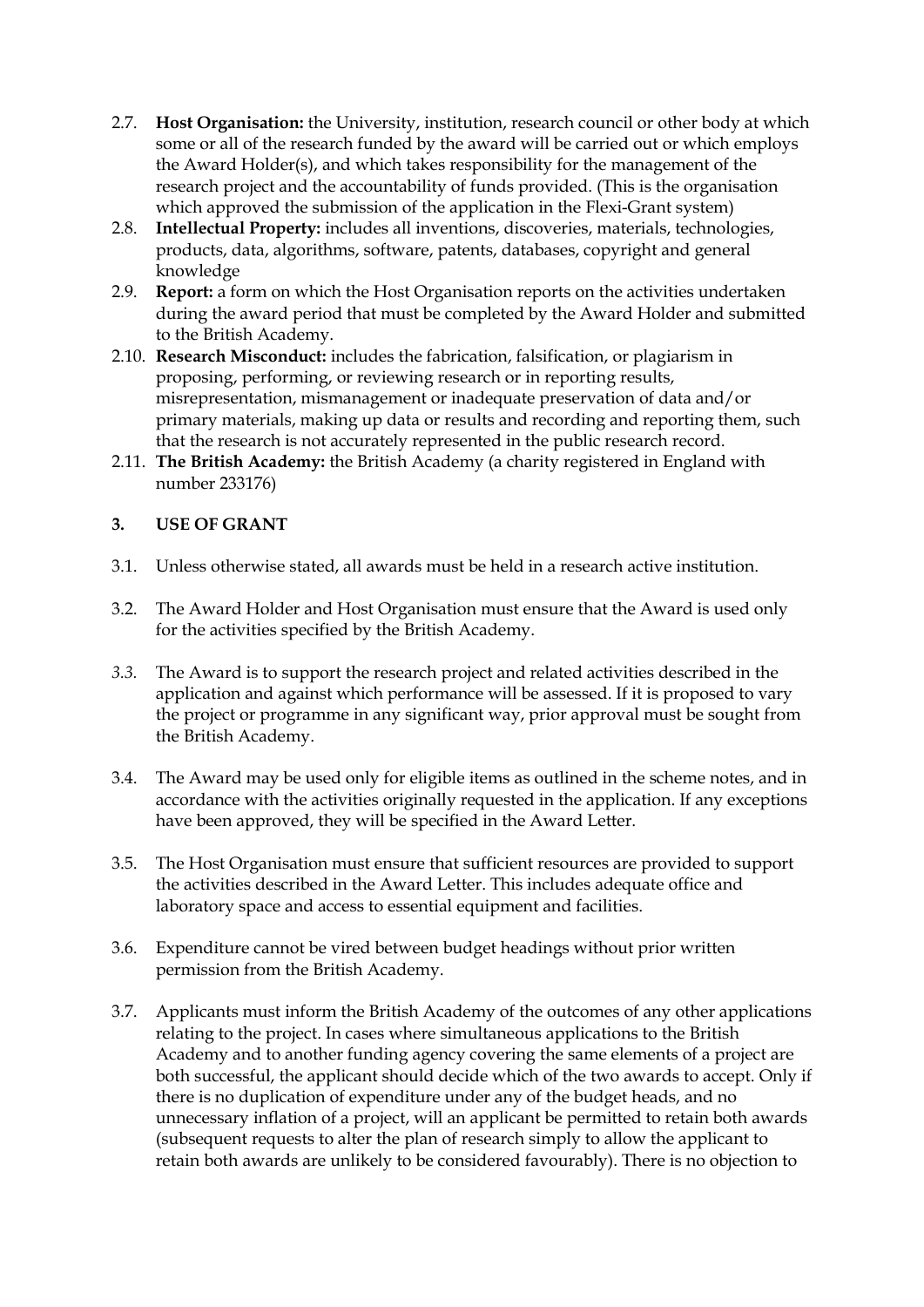the applicant holding awards both from the British Academy and from another funding agency to cover separate elements of a project.

3.8. Any items of equipment that may have been exceptionally agreed, and any research resources purchased with the help of a British Academy grant, must be deposited on the expiry of the grant with an institution (usually the recipient's home institution, or otherwise as agreed with the British Academy). Such items do not become the personal property of the Award Holder.

## **4. ACCEPTING THE OFFER AND PAYMENT**

- 4.1. The Host Organisation will be the financial administrator of the award.
- *4.2.* Awards are paid to the Host Organisation by electronic transfer (BACS).
- 4.3. The timing of payment is at the British Academy's discretion but every effort will be made to ensure that funds are released in good time. Please note that it may take up to 28 days for payment transfer to be completed by the British Academy's Finance Office. The Award Holder must confirm acceptance of these conditions of award as part of the formal acceptance in the Flexi-Grant system before the grant is released.
- 4.4. Grants are cash-limited at the value stated in the Award Letter. There is no scope for increasing the level of grant awarded.
- 4.5. It is the responsibility of award holders to ensure that suitable arrangements have been agreed with the Host Organisation and any other partner institutions, whether in the UK or overseas, for the administration of the Award. This includes arrangements for the transfer of funds, if applicable, before the award begins. The British Academy expects the funds to be administered by institutions in accordance with their normal procedures for managing grant income. The Host Organisation is responsible for accounting to the British Academy for the use of the award.

## **5. REPORTING AND ACCOUNTS**

- 5.1. The Award Holder must fulfil the financial and non-financial reporting requirements as set by the British Academy. Failure to submit a report that has been deemed as satisfactory by the British Academy can result in the Award being suspended or withdrawn.
- 5.2. The Host Organisation must ensure proper financial management of the Award and accountability for the use of public and charitable funds, and ensure that formal audit standards and procedures exist for maintaining appropriate anti-fraud and corruption controls in accordance with the Fraud Act (2006). Any fraud associated with the award must be notified to the British Academy immediately.
- *5.3.* Recipients of awards are required to submit an itemised statement of expenditure, signed by the responsible officer in the Host Organisation. If there is an underspend on the grant, the unspent amount should be refunded to the British Academy. The report will be deemed incomplete until the grant has been fully accounted for and any financial reconciliation made.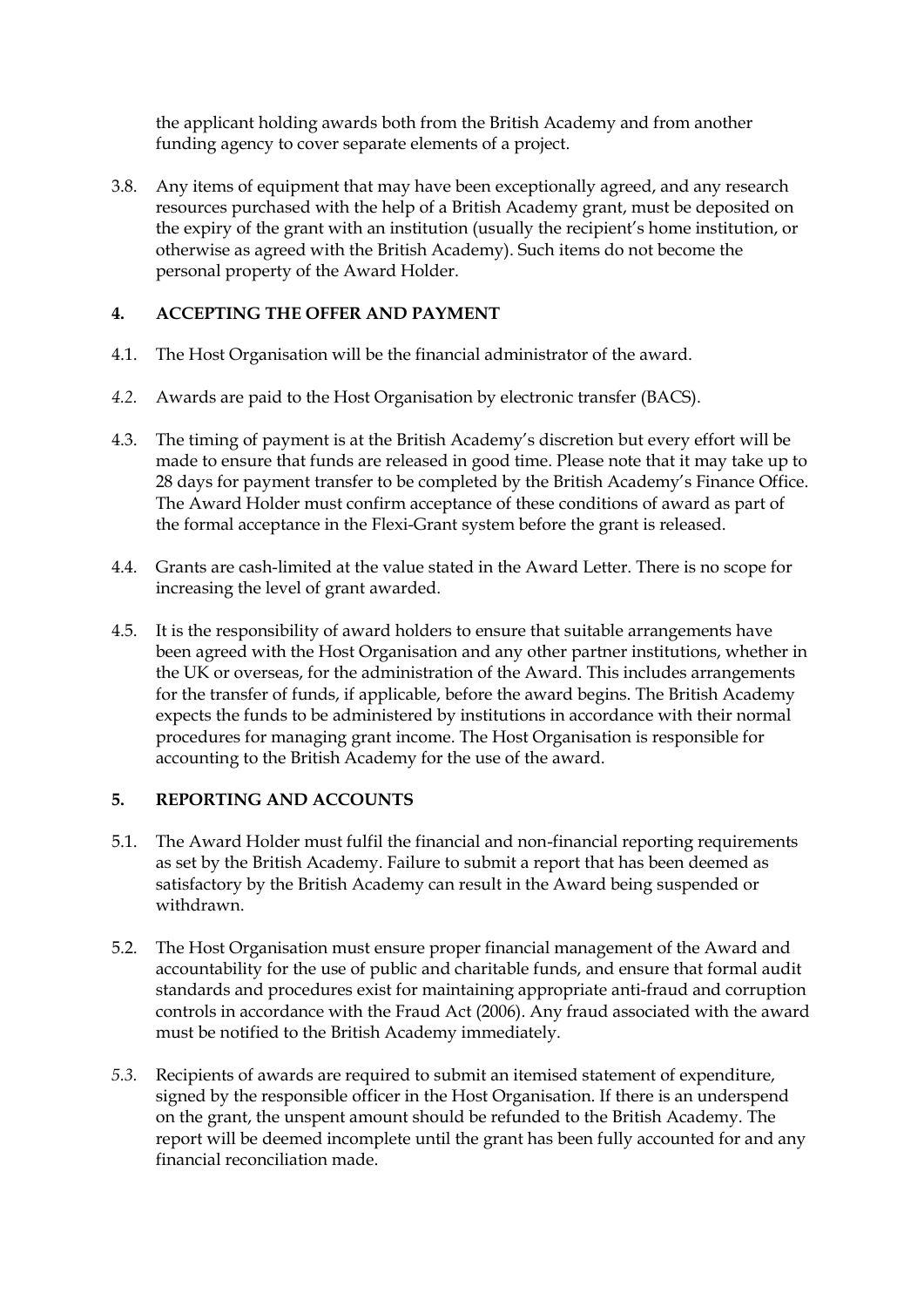- 5.4. Future applications for funding will not be considered unless a satisfactory report and statement of expenditure for the previous grant have been submitted.
- 5.5. At the end of all awards, Award Holders are required to submit a final report on the work carried out with the aid of the British Academy grant. The final report must be submitted within two months of the end of the Award on the prescribed report form via the e-GAP system.
- 5.6. For all awards lasting two or more years, Award Holders are required to submit an interim report for each year on the work carried out with the aid of the British Academy grant, with the exception of the final year. This interim report must be submitted on the prescribed report form and will be reviewed by the British Academy; only after it has been deemed satisfactory will funds for any subsequent years be issued. For the final year, the final report must be submitted as described in 5.5.
- 5.7. The Host Organisation must complete and return a reconciliation statement within 3 months of the end date of the Award period. The completed final reconciliation statement received by the British Academy represents the final statement of expenditure for the Award. The British Academy is not obliged to make any further payments in respect of the Award once it has received the final statement. The British Academy will reconcile the expenditure incurred against payments made to ensure that any under spend on the Award is returned. Funding cannot be vired between budget headings to cover the cost of an over spend, any overspend must be met by the Host Organisation.
- 5.8. In the case of independent scholars, who have administered the award personally, receipts for single items over £100 must be provided. If there is an underspend on the grant, the unspent amount should be refunded to the Academy. The report will be deemed incomplete until the grant has been fully accounted for and any financial reconciliation made.
- 5.9. The British Academy reserves the right to require the Host Organisation to complete and submit a statement of expenditure for a financial year at any time during the course of the Award, or to provide supplementary information in support of an interim or final statement of expenditure.
- *5.10.* In the event that the requested interim or final reports, or statements of expenditure are not submitted, the Host Organisation's staff or affiliated / visiting researchers will not be able to apply or to be considered for British Academy funding until such reports or statement have been received, and are deemed satisfactory, with any underspend returned.
- 5.11. If there are exceptional reasons that will prevent submission of the final report within the period allowed, a written request may be made, before the due date passes, for the submission period to be extended.
- 5.12. All payments may be recovered if the statement is not received within 6 months of the end of the Award.

## **6. VARIATION AND TERMINATION**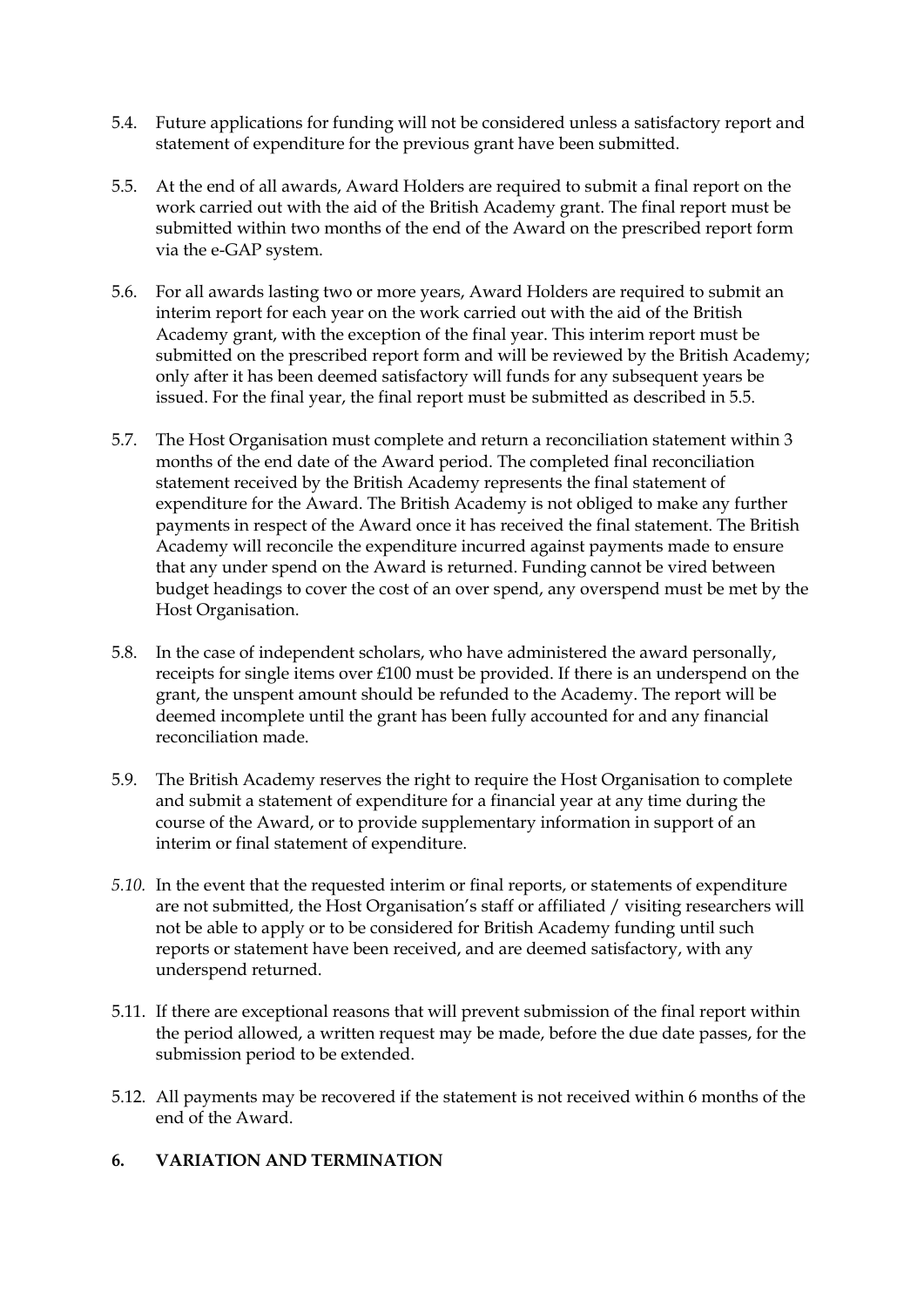- 6.1. The British Academy reserves the right to amend these Conditions of Award, its Code of Practice, and any terms and conditions in the Award Letter. Any changes to the Conditions of Award or Award Letter will be notified to the Award Holder in writing, and any changes to the Code of Practice will be notified on the British Academy's website.
- 6.2. Work must commence on the start date as specified in the application and confirmed with the offer of award. Formal approval will be required if it is proposed to defer the start date which must still be within the start period stated in the Scheme Notes. The British Academy should be notified of any delay.
- 6.3. Under exceptional circumstances, no-cost extensions may be requested. Extensions must be requested before the due end date of the Award, giving sufficient reason for the request. Requests for no-cost extensions received after the due end date of the Award will not be considered. If an extension is approved, the final report should be submitted as soon as the British Academy-funded phase of research is completed, within the agreed timescale.
- 6.4. The Award Holder or the Host Organisation must inform the British Academy without delay of any change to the status of the Award Holder, Co-applicant, or the Host Organisation that might affect their ability to comply with these Conditions of Award. This includes contracts of employment which must continue at least for the duration of the Award or any cessation and event or circumstance that is likely to affect the overall delivery of the Award.
- 6.5. The Award Holder must inform the British Academy as soon as practicable of any significant divergence from the original aims and directions of the research project that is being funded by the Award, or any cessation and event or circumstance that is likely to affect the overall delivery of the project.
- 6.6. The British Academy reserves the right to terminate or suspend the Award at any time, subject to reasonable notice (normally 3 months). In the event that the British Academy's public funding is reduced or withdrawn by UK Government or if the British Academy should enter into administration, the British Academy reserves the right to terminate any awards with no liability for any further Fellowship or Award payments. The Host Organisation will fully indemnify the British Academy in respect of any claims brought against the British Academy in this regard.

## **7. PUBLICATIONS**

- 7.1. Due acknowledgement of support received from the British Academy should be made in any publication resulting from the research, whether an article, a book, or any other form of output. One copy of any book should be sent to the British Academy, where it will be catalogued, and placed in the British Academy's Library. The Award Holder is required to provide the British Academy with full bibliographical information on any other published outputs resulting from the award.
- 7.2. The Award Holder is expected to follow acknowledged good practice when publishing the results of their research as detailed in guidelines issued by, for example, the [Committee on Publication Ethics,](http://publicationethics.org/) the [Council of Science Editors](http://www.councilscienceeditors.org/i4a/pages/index.cfm?pageid=1) and the [ARRIVE guidelines.](https://www.nc3rs.org.uk/arrive-guidelines)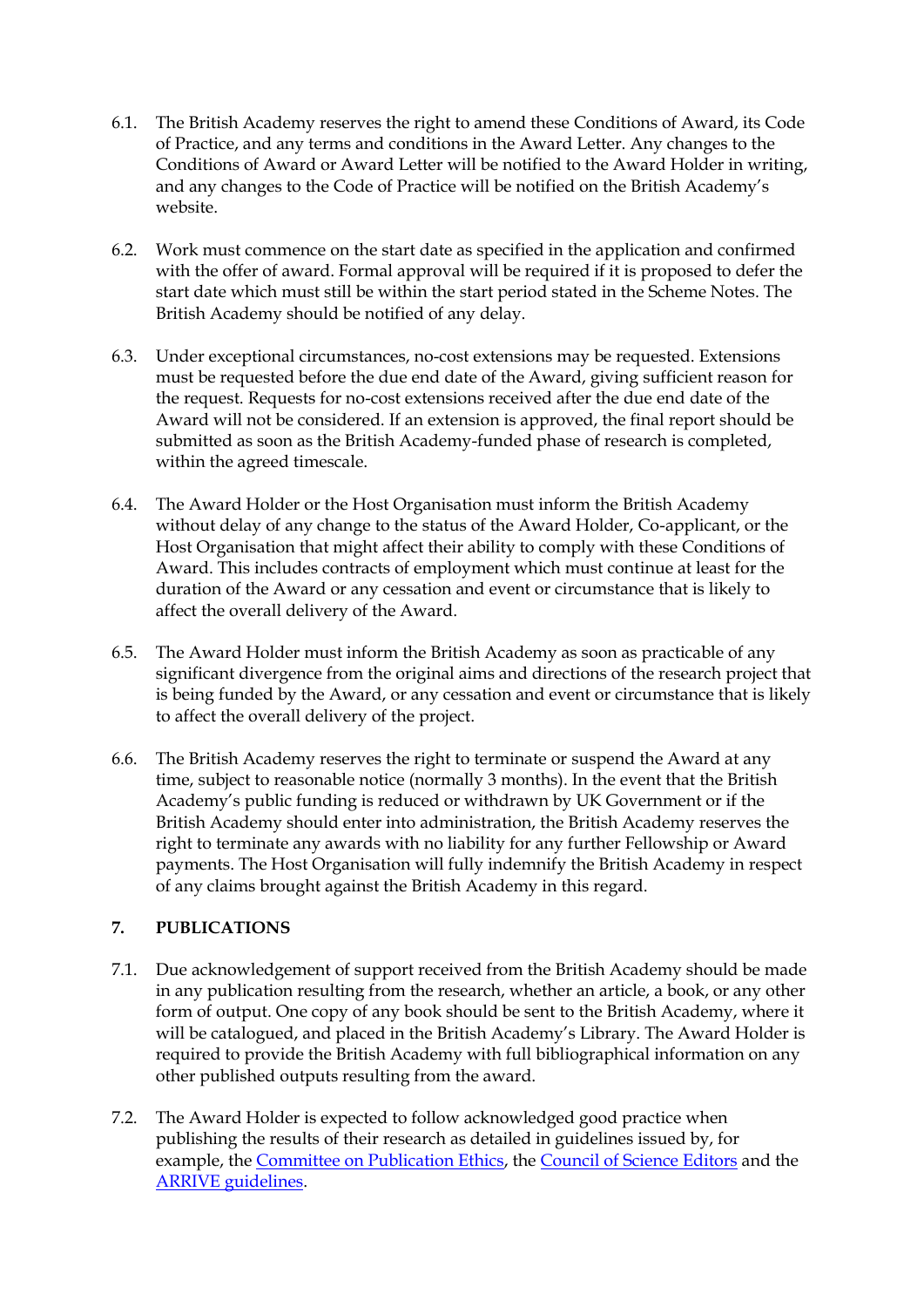## **8. OTHER DISSEMINATION**

- *8.1.* For projects whose primary purpose, or significant product, is the creation of a digital resource, data created as a result of the research, together with documentation, should be offered for deposit in an appropriately accessible repository within a reasonable time after the completion of the project.
- 8.2. In cases where the principal output from the project is the creation of a digital resource, applicants should be aware that details of the project, and contact details of the principal applicant, may be passed to the relevant national Data Services providers for evaluation or contact purposes.
- 8.3. The Award Holder is required to notify the British Academy of any impact resulting from their research. Impact can mean making a significant contribution to an academic field and/or to policy and practice decision-making. This could be an impact in economic terms, affecting the profits of firms or the revenue of government, or in terms of having an impact on less quantifiable areas such as the environment, public health or quality of life.
- 8.4. The Award Holder must make all reasonable efforts, if so invited, to respond to requests for information or to attend events or activities organised by the British Academy concerning the research undertaken. Such events may be held after a grant has ended.
- 8.5. The Host Organisation must ensure that it obtains the prior approval of the British Academy on any press statements associated with the Award.
- 8.6. Due acknowledgement of support received from the British Academy should be made in any form of media communication, including media appearances, press releases and conferences. The contents of any press releases or announcements associated with the Award should be agreed by the British Academy first to ensure they comply with any current publicity requirements (including any branding guidelines).

## **9. RESEARCH ETHICS, POLICIES, AND LEGAL**

- 9.1. The British Academy will not become an employer of the Award Holder or any other third party as a result of the provision of this Award. In all cases where support is provided by the Award for the employment of staff, the Host Organisation must issue a contract of employment which is in compliance with relevant laws and regulations.
- 9.2. The Award Holder and Host Organisation must ensure that the Award is managed in a way which is compliant with the terms of the (UK) Equality Act 2010.
- 9.3. The British Academy requires the research it funds to be conducted in an ethical and legal manner. The Host Organisation is responsible for ensuring that ethical issues relating to the research project are identified and brought to the attention of the relevant approval or regulatory body. Ethical approval to undertake the research must be granted by the relevant authority before any work requiring approval begins. Research undertaken outside the UK must have both UK and respective country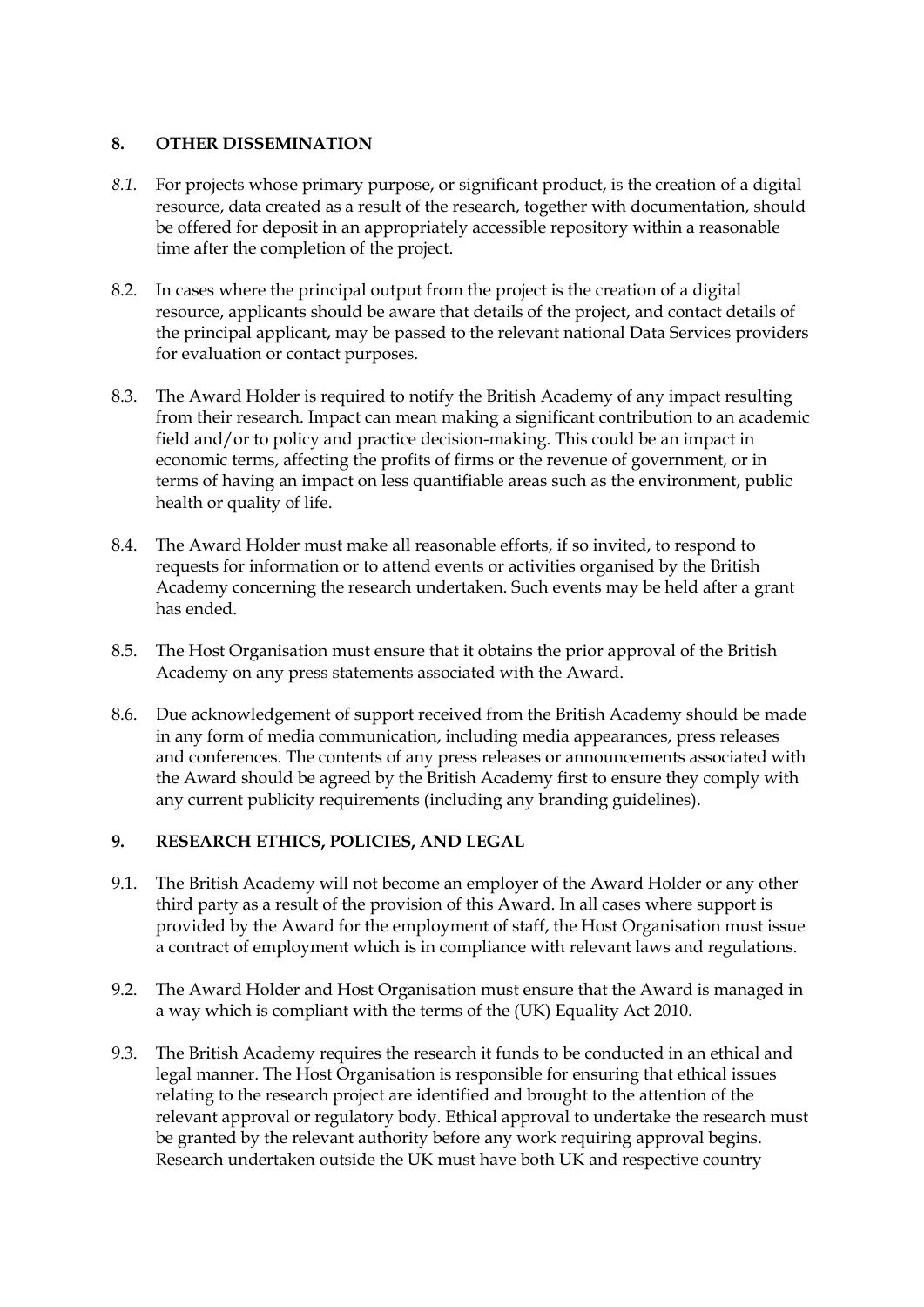ethical approvals. The Host Organisation must ensure that all legal requirements related to the research are met.

- *9.4.* The Host Organisation should meet the requirements of the Concordat to Support Research Integrity (2012) and subsequent amendments, and must have in place formal procedures for governing good research practice and for handling and reporting allegations of fraud or research misconduct.
- 9.5. The Host Organisation is expected to adopt the principles, standards and good practice for the management of research staff set out in the Concordat to Support the Career Development of Researchers (2008) and subsequent amendments. Research staff should be appointed on terms that are no less favourable than those of comparable posts in the Host Organisation.
- 9.6. The Host Organisation is responsible for ensuring that a safe working environment is provided for all individuals associated with a research project, and must meet all regulatory and legislative requirements as recommended by the Health and Safety Executive, and will include appropriate care where researchers are working off-site.
- 9.7. It is the responsibility of the Host Organisation and Award Holder to ensure that appropriate insurance is obtained for any individual employed on the Award, including students, who intend to undertake Overseas Travel, Fieldwork, Secondments or Sabbaticals during the Award period.
- 9.8. The Award Holder is expected to comply with the Host Organisation guidelines on overseas travel and safety in fieldwork, particularly for high risk countries. The British Academy will not be held liable for the health, safety and security of award holders or individuals employed on an award.
- 9.9. The Host Organisation and the Award Holder must ensure that research involving the use of animals falls within the regulations laid down in the UK Animals (Scientific Procedures) Act 1986 and subsequent amendments. Any element of research funded by the Award that is conducted outside the UK must, as a minimum standard, be conducted in accordance with the principles of UK legislation.
- 9.10. In the case of research involving the use of animals, the Award Holder must inform the British Academy that animals will be used in the research and provide the following details, the number of animals, the species and procedures involving animals. The Award Holder must also inform the British Academy as soon as possible of any significant increase to the number of animals used or a change in the species from that which was originally supported by the Award.
- 9.11. The British Academy endorses the principle of the NC3Rs (replace, refine and reduce) which means that every effort must be made to replace the use of live animals with non-animal alternatives; to reduce the number of animals used in research; and refine procedures so that the degree of suffering for animals is kept to an absolute minimum.
- 9.12. The British Academy accepts no responsibility for costs or liabilities arising from the research funded by the Award, other than those set out in these Conditions of Award, or otherwise agreed in writing.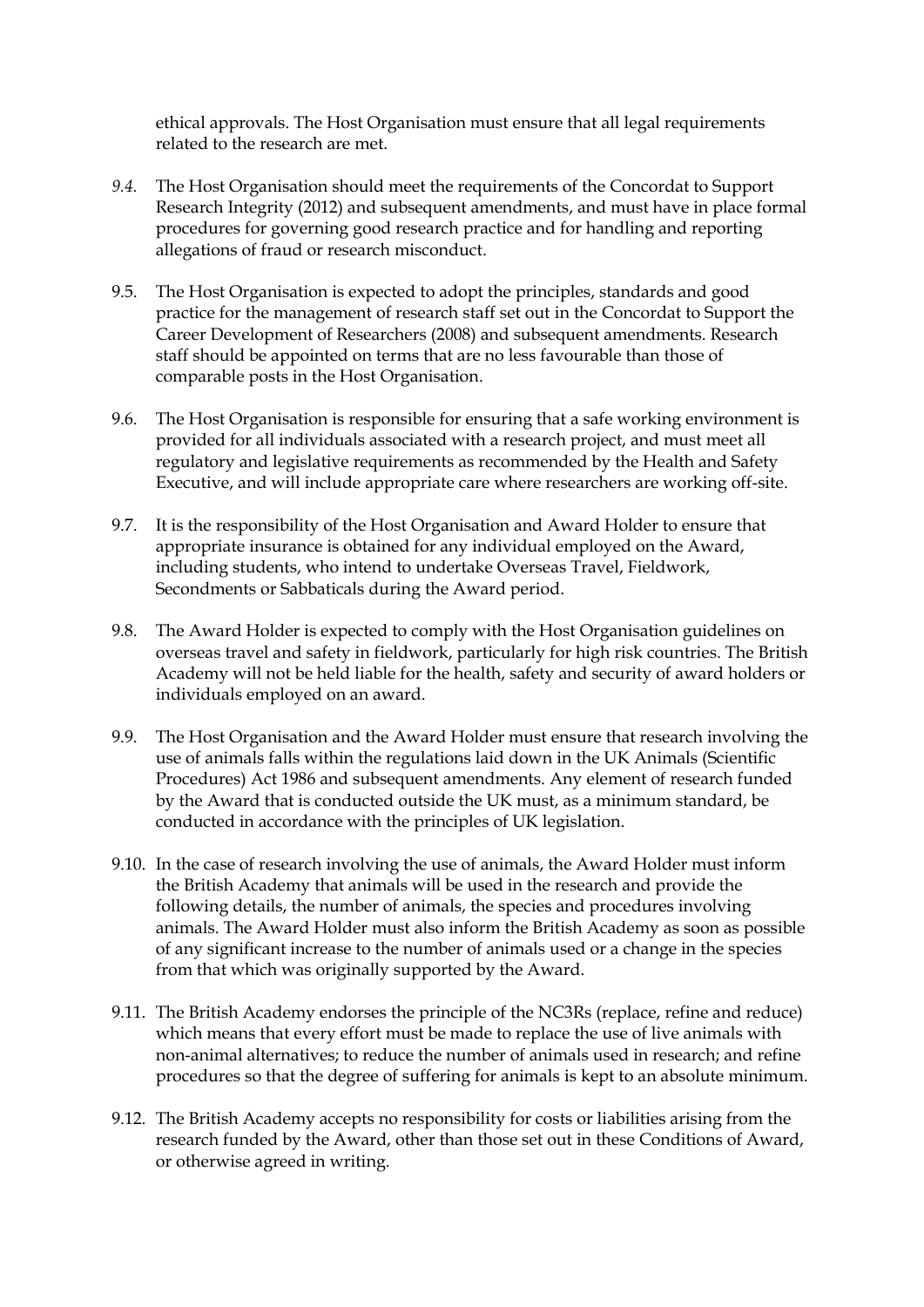- 9.13. The Host Organisation, any Award Holder or any other person working on the Award (including but not limited to employees, students, visiting fellows and subcontractors) will indemnify the British Academy against any claims for compensation or against any other claims (whether under any statute or regulation or at common law) for which the Host Organisation may be liable as an employer or otherwise or for which any other person working on the Award may be liable.
- 9.14. These Conditions of Award will be governed by the laws of England and Wales. All matters relating to the terms and conditions will be subject to the exclusive jurisdiction of the courts of England and Wales.
- 9.15. If any provision of these terms and conditions is found by a court or other legitimate body to be illegal, invalid or unreasonable, it will not affect the remaining terms and conditions which will continue in force.

## **10. INTELLECTUAL PROPERTY**

- 10.1. Unless stated otherwise, the ownership of British Academy-funded intellectual property (IP), and responsibility for its identification, protection, management and exploitation, rests with the Host Organisation.
- 10.2. It is the responsibility of the Host Organisation, and all engaged in the research, to make every effort to ensure that any potentially valuable results obtained in the course of the research are exploited, whether protected by IP rights or not, and used to the benefit of society and the economy.
- 10.3. Where the Award is associated with more than one research organisation and/or project partner, a formal collaborative agreement must be established, which sets out the contributions and ownership rights of the organisations and individuals involved with regards to intellectual property and exploitation. It is the responsibility of the Host Organisation to put such an agreement in place before the Award commences. The terms of the collaborative agreement must not conflict with the British Academy's Conditions of Award.
- 10.4. The collaborative agreement must set out that the Host Organisation(s) is not restricted in its future research capability, that all applications of the intellectual property are developed in a timely manner and that the substantive results of the research are published within an agreed and reasonable period.

## **11. DATA PROTECTION**

- 11.1. The British Academy is registered under the Data Protection Act 1998 (Registration Number: K4009399) and adheres to the Data Protection Principles.
- 11.2. Successful applicants should be aware that the information they provide on the application form and in subsequent reports will be used by the British Academy for processing the application, making any consequential award, for the payment, monitoring and review of the award, and for general British Academy business. This information may be shared with relevant funding partners, including but not limited to the Department for Business, Innovation and Skills, the Foreign and Commonwealth Office, and the Department for International Development.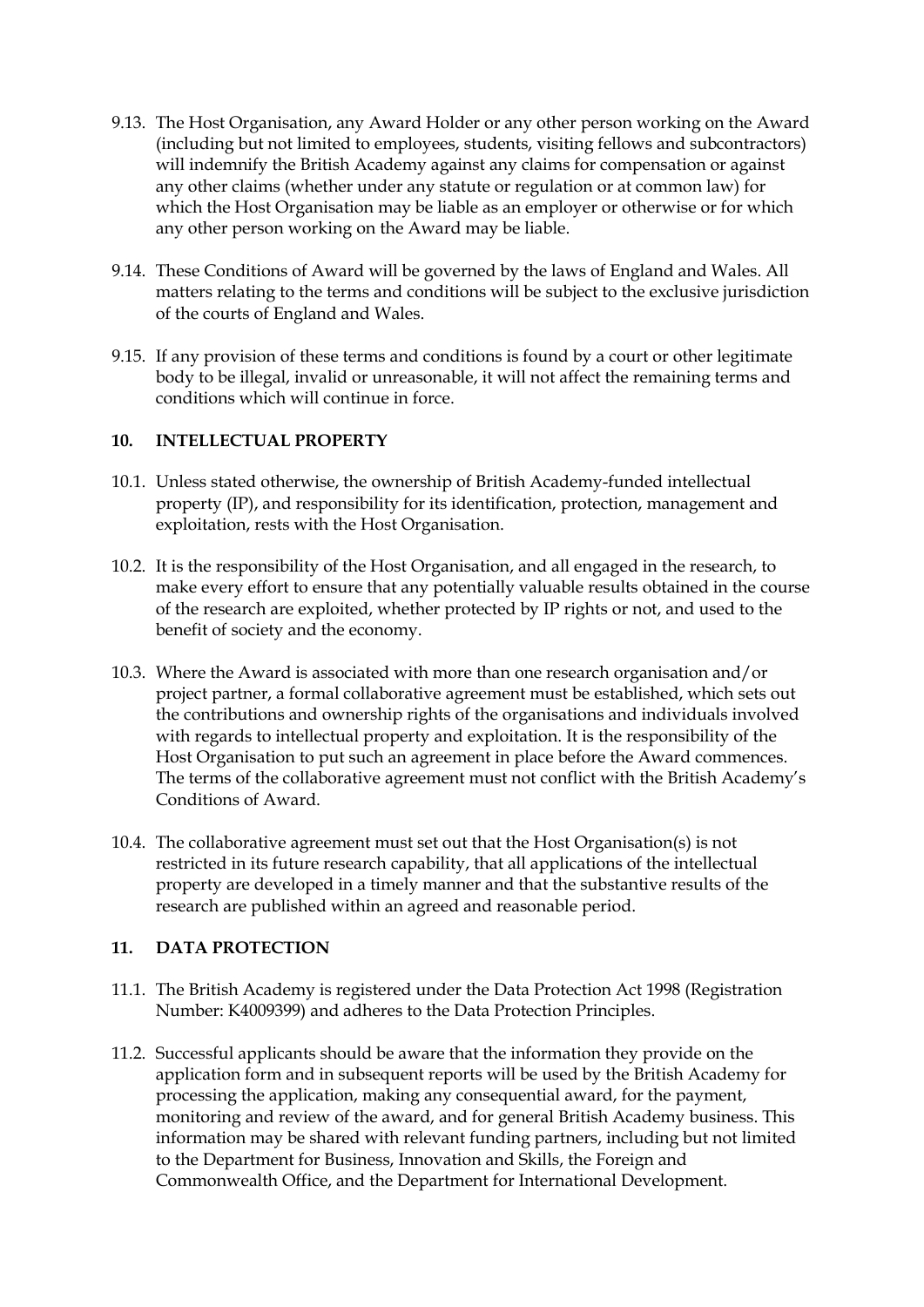- 11.3. Information will also be shared with relevant officers in the Host Organisation for the award procedures to be followed.
- 11.4. Details of award holders (including name, institution, project details and amount of award) will be used to compile published lists of award holders which will be made available on the Internet, and to produce statistical and historical information on British Academy awards.
- *11.5.* Queries submitted under the terms of the Data Protection Act about the processing of personal data should be addressed to the British Academy's Data Protection Officer. Submitting the online application form constitutes the applicant's agreement to all terms, conditions, and notices contained in the Scheme Notes.
- *11.6.* Application forms will be retained for ten years in the case of successful applications, and may be consulted by the British Academy in the event of future applications being submitted.

## **12. COMPLIANCE**

- *12.1.* The British Academy reserves the right upon reasonable notice to inspect the award at any time and to require further information to be supplied as seen fit. Such further information may include but is not limited to financial records and financial procedures associated with the Award, or to appoint any other body or individual for the purpose of such inspection.
- 12.2. Persistent failure to comply with the conditions of award will result in the British Academy writing to the Vice-Chancellor or equivalent senior official of the Host Organisation and lead to the possibility of sanctions.
- 12.3. The sanction for non-compliance with the conditions of award is penalty-listing: that is, to disbar, sine die, the scholar concerned from applying to the British Academy under any of its grant-giving schemes; and to disbar, for a period of two years, all members of that institution from applying to the British Academy under any of its grant-giving schemes.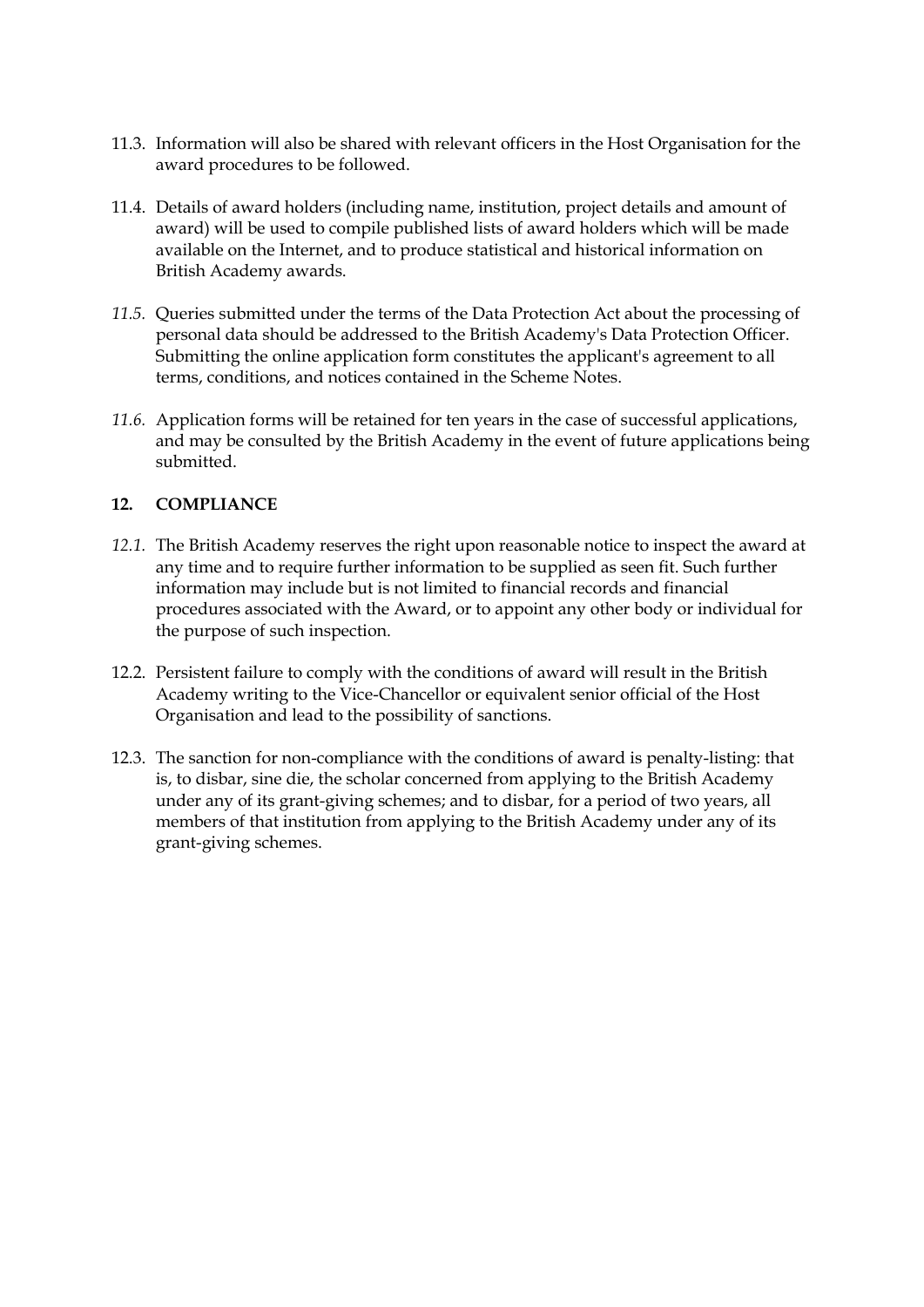## **PART 2**

## **SCHEME-SPECIFIC CONDITIONS**

## **GRANTS FOR DIGITAL RESEARCH IN THE HUMANITIES**

### **Acknowledgement of Funder**

1. The award of a Grant for Digital Research in the Humanities will be made by the British Academy and is subject to these terms and conditions of award, but the funding source for the grant may be either the British Academy or Jisc. Award-holders will be notified of the source in their award-letter and appropriate acknowledgement of the funding source must be made in all online and published references to the grant and in all dissemination of the results.

### **Use of logos**

2. The use of the Jisc logo is strictly controlled, and no communication about the grant using the logo may be published without prior consultation. The Jisc brand is highly regarded as an indication of innovation and quality. As such, award-holders must conform fully to Jisc's Brand Guidelines in any publicity material, including websites, reports, briefing paper, factsheets, news releases and face-to-face interviews. Requests for the use of the British Academy logo or Jisc logo should be directed through the British Academy in the first instance. Specific guidelines about the use of the Jisc logo are given below in Appendix 1 and should be kept in mind prior to consulting about its use.

### **Attendance at Programme Events**

3. During the course of the programme, the British Academy is committed to organising at least two events to bring together grant award-holders and related stakeholders to ensure greater impact for the programme as a whole, one as mid-term progress event, expected to be held in March 2019 and one at the end of the programme. Awardholders are required to commit themselves either to attending such events in person, or to sending a suitable project representative to attend.

### **Reporting, Case Studies and Website**

4. In addition to providing the standard final report on progress of the grant through the British Academy's Flexi-Grant system, award-holders are required to commit themselves to produce a written case study on the work that has been done for dissemination by Jisc and the British Academy, for which a template will be provided. The intention of the written case study is to demonstrate the difference that using this dataset has enabled, and what would be required to take next steps in the further development of its use and re-use. The Academy reserves the right, in consultation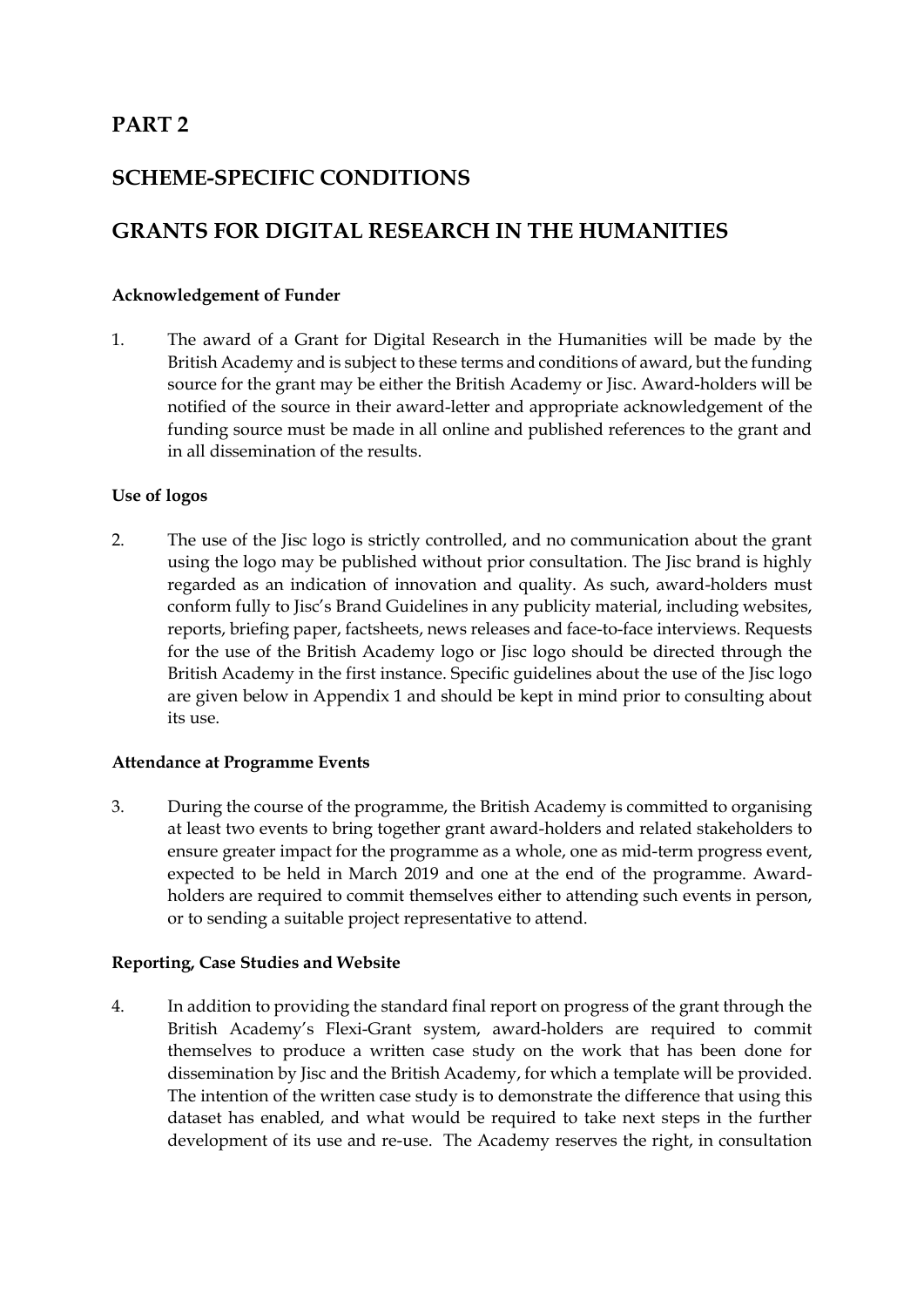with the award-holder, to use material from the written case studies in publicity for potential further phases of the Digital Humanities programme.

5. Award-holders are required to commit themselves to provide a web presence for their project, updating it as necessary as the project proceeds. This will either be their own project website, and/or a contribution to a web platform established by the funders.

## **Variation and Termination**

6. This programme is intended to produce materials across a range of digital resources that will make a significant difference not only to knowledge and understanding of the material that is specifically the subject of the application, but also to wider understanding of how other projects might follow the examples being set through this programme. There are, accordingly, significant benefits to the projects supported under the programme being run across a common timescale, and as such, requests for any extension of the grants that would normally be permitted under Section 6 of Part 1 of these Terms and Conditions, will not be granted, other than in truly exceptional circumstances, which should be notified to the British Academy as soon as the need is identified.

## **Intellectual Property Rights and Licensing**

- 7. Grants funded under this programme with funding from Jisc are subject to their conditions on intellectual property rights and licensing.
- 8. Background IPR are, and shall remain, the exclusive property of the party owning them (or, where applicable, the third party from whom its right to use them has derived). The Parties shall grant each a non exclusive royalty free world wide licence to use any Background IPR that they own for the purposes of delivering the Project.
- 9. Ownership of Foreground IPR, and the responsibility for its exploitation, rests with the Provider. It is the responsibility of the Provider to make every reasonable effort to ensure that the Foreground IPR obtained in the course of the Project, whether protected by Intellectual Property Rights or not, are used to the benefit of society and the economy. The Provider must ensure that all those associated with the provision of the Project are aware of, and accept, the agreed arrangements in this clause for licensing and exploitation of the Foreground IPR.
- 10. The Provider shall make the funded Deliverables available for use under the most liberal of license terms. Unless otherwise agreed by Jisc in writing, the Provider shall, where possible, make the Deliverables available under the following licensing arrangements:
	- a) Deliverables (non software): Creative Commons CC BY Licence<sup>[1]</sup>
	- b) Descriptive Data (metadata) about the Deliverables: Creative Commons CC0 Metadata Licence[2]
	- c) Deliverables (software): Open Source Software Licence[3]

-

<sup>[1]</sup> http://creativecommons.org/licenses/by/4.o/

<sup>[2]</sup> <http://creativecommons.org/about/cc0>

<sup>[3]</sup> http://oss-watch.ac.uk/resources/iprquide [& http://oss-watch.ac.uk/resources/opensourceyourcode](http://oss-watch.ac.uk/resources/opensourceyourcode)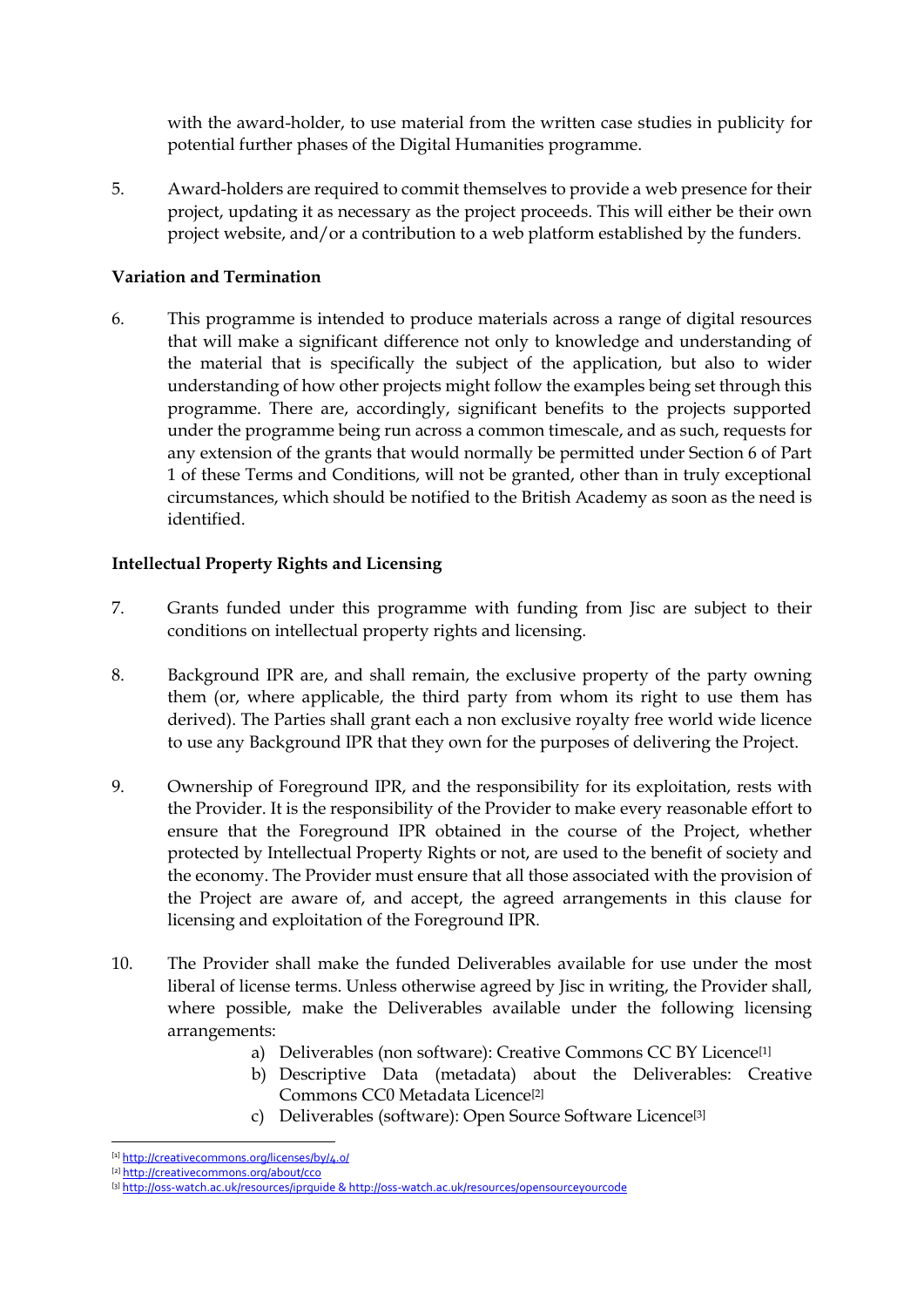and if required to do so by Jisc, in compliance with Jisc's Access Management Policy as amended from time to time.

- 10. Collaborative arrangements are expected to be put on a formal basis through an agreement covering the contributions and rights of the organisations and individuals concerning exploitation. Such agreements must be in place before the Project begins. There may be occasions where a more loose arrangement will be acceptable. This will need to be agreed in advance with Jisc. Arrangements for collaboration and/or exploitation must not prevent the future progression of the Project and the dissemination of Project Deliverables in accordance with academic custom and practice.
- 11. The terms of any collaboration agreements must not conflict with these Jisc Terms and Conditions of Grant (Project) or other obligations placed on the Provider by Jisc.
- 12. The Provider shall ensure that all consents and permissions are sought in association with any Third Party IPR to enable the full use of the Deliverables. Particular care needs to be taken in relation to items such as software which are incorporated into any products and also in relation to the copyright documents of various forms which are incorporated into any services. It is a matter for the Provider and any Consortium Members to ensure that their rights are adequately protected.